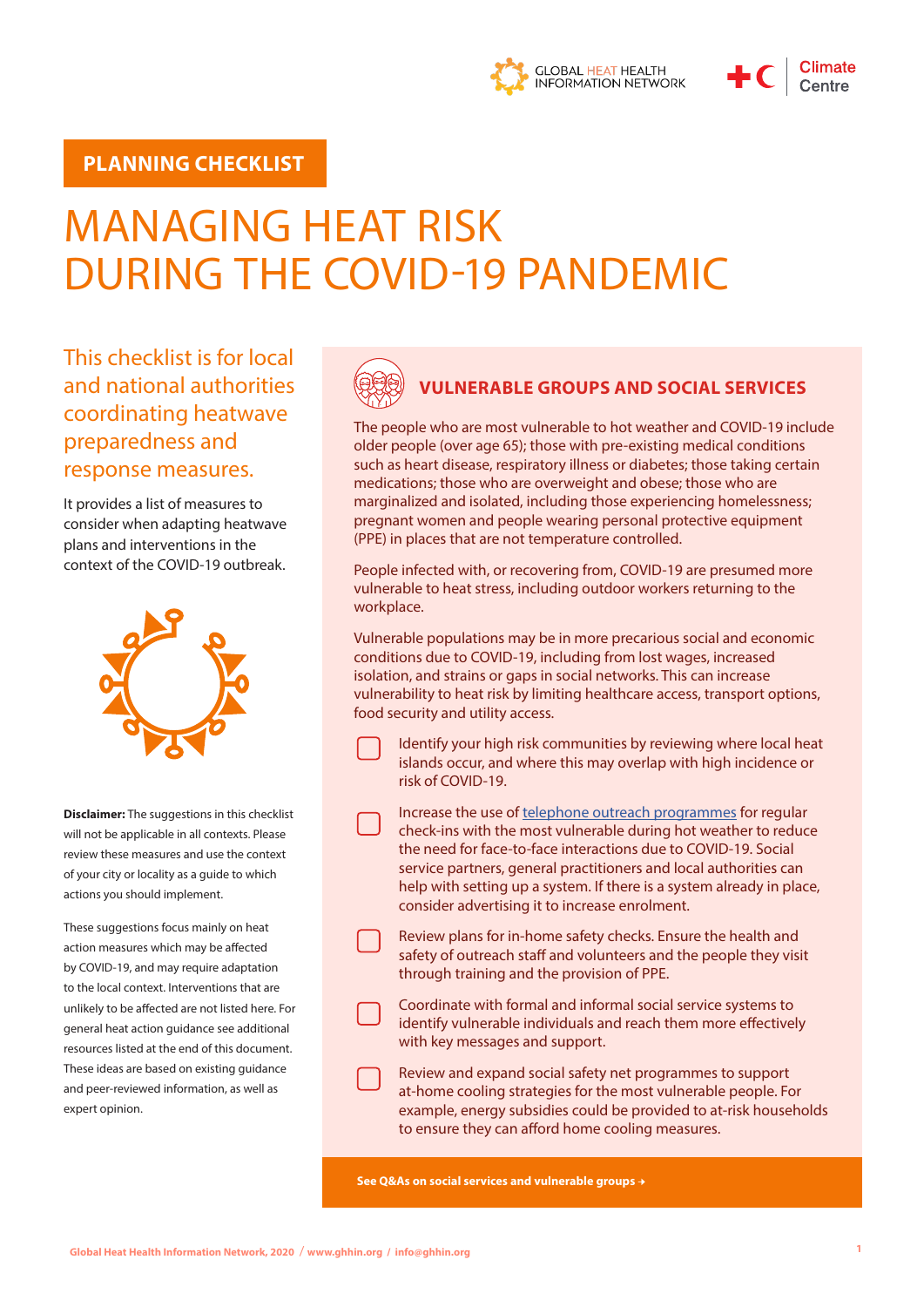| <b>PUBLIC</b><br><b>COMMUNICATIONS</b>                                                                                                                                                                                                                                                                                                                                                                                                                                                                                                                                                                                      | <b>COORDINATION</b>                                                                                                                                                                                                                                                                                                                                                                                                                                                                                                                                                                                                                                                                                                                |
|-----------------------------------------------------------------------------------------------------------------------------------------------------------------------------------------------------------------------------------------------------------------------------------------------------------------------------------------------------------------------------------------------------------------------------------------------------------------------------------------------------------------------------------------------------------------------------------------------------------------------------|------------------------------------------------------------------------------------------------------------------------------------------------------------------------------------------------------------------------------------------------------------------------------------------------------------------------------------------------------------------------------------------------------------------------------------------------------------------------------------------------------------------------------------------------------------------------------------------------------------------------------------------------------------------------------------------------------------------------------------|
| Keep messaging clear and short,<br>use plain language and avoid<br>unnecessary jargon. Appropriate<br>language versions may be necessary<br>to reach high risk communities.<br>Mention that COVID-19 transmission<br>does not decrease during hot<br>weather. Exposure to sun and hot<br>temperatures will increase heat<br>stress and does not prevent or cure<br><b>COVID-19.</b><br>Adjust standard heatwave<br>messaging to include examples of<br>guidance that can be followed while<br>adhering to physical distancing,<br>including information on changes in<br>access to public spaces and<br>cooling facilities. | Coordinate with relevant authorities and<br>implementing partners in advance of a heatwave<br>to review COVID-19 restrictions, how these impact<br>local heatwave risks and management plans.<br>Coordinate with the national meteorological<br>service to align hot weather advisory messages<br>and make any adjustments to advisory thresholds<br>considering additional vulnerabilities due to<br>COVID-19<br>Coordinate public messaging across different levels<br>of government to minimize the risk of heatwave<br>messaging contradicting COVID-19 messaging.<br>Integrate heat risk planning into ongoing<br>COVID-19 coordination discussions.<br>Coordinate with health services and utility<br>providers (see below). |
| Increase awareness that people<br>infected with, or recovering from,<br>COVID-19 are likely more vulnerable<br>to heat stress.                                                                                                                                                                                                                                                                                                                                                                                                                                                                                              | <b>HEALTH SERVICES</b>                                                                                                                                                                                                                                                                                                                                                                                                                                                                                                                                                                                                                                                                                                             |
| <b>Ensure that frontline COVID-19</b><br>responders who are in contact with<br>the public are well informed about<br>heatwave risks and convey approved<br>messages to the most vulnerable.                                                                                                                                                                                                                                                                                                                                                                                                                                 | Prepare health facilities for a surge in admissions<br>in the event of a heatwave, which may be on top<br>of a surge due to COVID-19. Ensure that triage staff<br>can distinguish between hyperthermia and fever.                                                                                                                                                                                                                                                                                                                                                                                                                                                                                                                  |
| Identify and address local risk<br>perceptions, myths, and concerns<br>about heatwaves and COVID-19.                                                                                                                                                                                                                                                                                                                                                                                                                                                                                                                        | Ensure that telehealth systems are prepared<br>to handle an influx of calls about heat stress<br>symptoms and provide at-home cooling advice<br>where possible.                                                                                                                                                                                                                                                                                                                                                                                                                                                                                                                                                                    |
| Consider the ways in which<br>heatwave messaging may be<br>received or acted upon differently<br>due to the ongoing COVID-19<br>pandemic. Proactively address these<br>concerns in public messaging and<br>provide clarity on the mitigating<br>measures that are in place. For<br>example, people may be reluctant<br>to go to cooling centres or to seek<br>emergency medical help, even when<br>critical.                                                                                                                                                                                                                | Deploy mobile cooling units in hospitals and clinics<br>In hospitals and clinics without air-conditioning to<br>reduce heat stress on patients with the respiratory<br>symptoms of COVID-19, and on staff wearing PPE.<br>Ensure that critical care facilities - such as<br>hospitals, care homes and retirement villages -<br>have back-up power supplies for critical functions<br>including cooling, refrigeration, as well as water<br>security; test these systems. As there may be delays<br>in the supply chain due to COVID-19, consider<br>ordering critical spare parts to have on standby.                                                                                                                              |
| Use a range of communication<br>channels (newspapers, radio,<br>television, social media, etc.) to<br>maximize the reach of messaging<br>on heatwaves while maintaining<br>physical distancing measures for                                                                                                                                                                                                                                                                                                                                                                                                                 | Mass casualties could result from a combination<br>of COVID-19 and a severe heatwave. See example<br>good practice.<br>See Q&As on PPE and heat stress, clinic heat stress,                                                                                                                                                                                                                                                                                                                                                                                                                                                                                                                                                        |
| COVID-19.                                                                                                                                                                                                                                                                                                                                                                                                                                                                                                                                                                                                                   | and checklist for family doctors $\rightarrow$                                                                                                                                                                                                                                                                                                                                                                                                                                                                                                                                                                                                                                                                                     |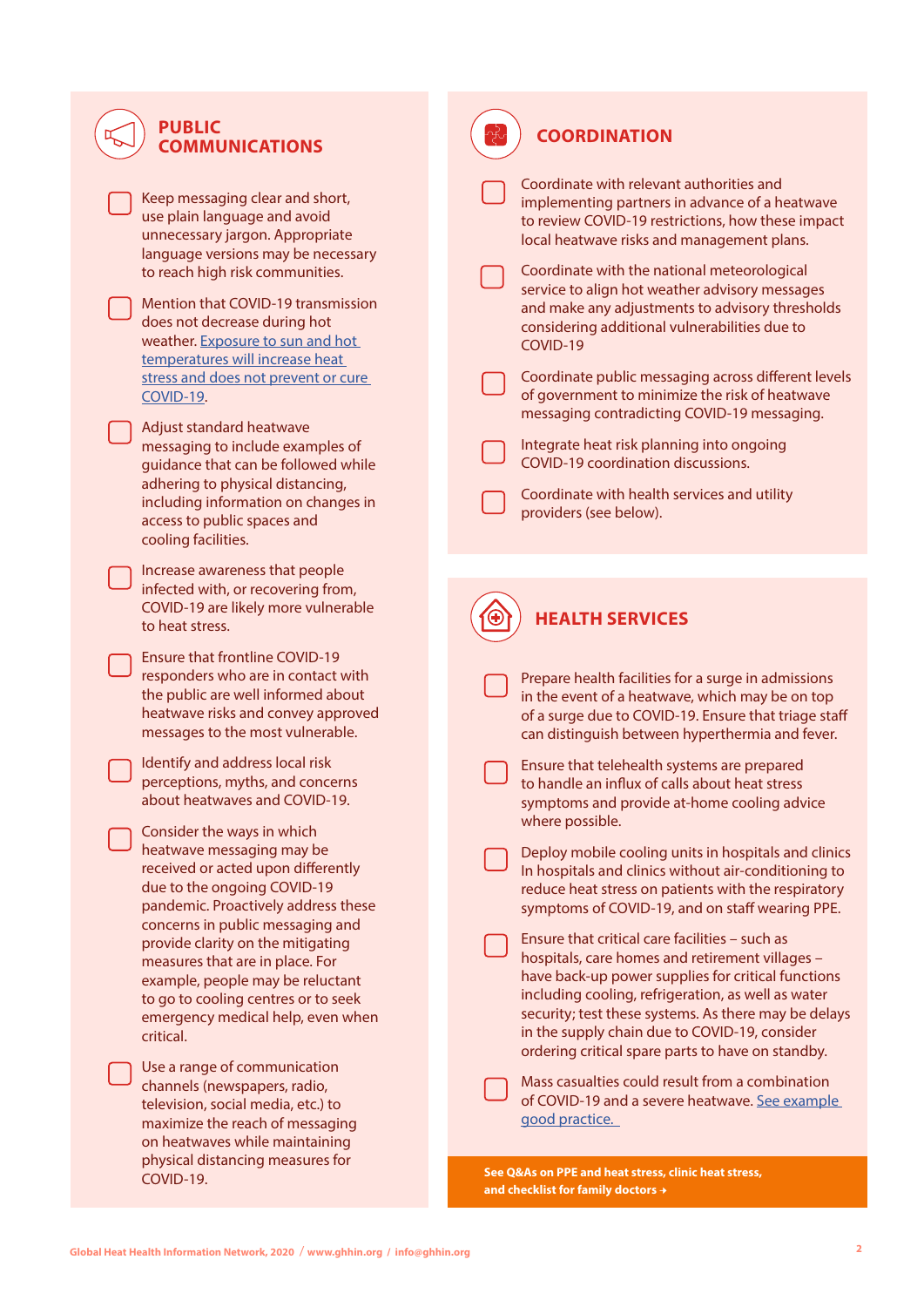### **INDOOR COOLING**

Advertise and communicate low-cost, low-tech indoor cooling options, particularly to vulnerable populations, such as closing windows and blinds during the day, creating nighttime cross breezes, drinking cool water before feeling thirsty, and wetting clothing.

All air conditioning and industrial ventilation systems for both residential and high occupancy buildings should be inspected, maintained, and cleaned regularly to prevent COVID-19 transmission.

The use of fans is advised where there is only one person in a room. In collective spaces, when several people are present in this space, the use of fans for air circulation/cooling is not advised particularly in spaces with minimal outside air exchange. If fans are used, take steps to minimize air blowing from one person directly at another to reduce the potential spread of any airborne or aerosolized viruses.

**[See Q&As on low-tech cooling options and air-conditioning/ventilation](www.ghhin.org/heat-and-covid-19)** →

| <b>UTILITIES</b>                                                                                                                                                                                                                          | <b>OUTDOOR PUBLIC SPACES</b>                                                                                                                                                                                                                           |
|-------------------------------------------------------------------------------------------------------------------------------------------------------------------------------------------------------------------------------------------|--------------------------------------------------------------------------------------------------------------------------------------------------------------------------------------------------------------------------------------------------------|
| Ensure the providers of<br>life-sustaining utilities<br>(water, energy and internet/                                                                                                                                                      | Encourage the use of outdoor cool spaces during hot<br>weather and heatwaves, while respecting local rules<br>to minimize COVID-19 transmission.                                                                                                       |
| communications) do not cut<br>customers' services if they fail to<br>pay their bills.                                                                                                                                                     | Display signage on physical distancing and enforce<br>where appropriate.                                                                                                                                                                               |
| Anticipate and prepare for<br>energy demand shifts from<br>commercial and industrial<br>centers to residential centers - as<br>well as the return to commercial                                                                           | Identify additional outdoor public spaces that<br>can be used for cooling to reduce crowding and<br>reconsider any exclusionary policies (e.g. opening<br>hours or entrance fees) that may discourage the most<br>vulnerable from accessing the space. |
| and industrial centers as<br>restrictions are lifted.                                                                                                                                                                                     | Increase the availability of outdoor public spaces in<br>dense urban areas. Examples include temporarily                                                                                                                                               |
| Plan for how to continue<br>COVID-19 operations in the<br>event of a heat triggered power-                                                                                                                                                | closing or limiting vehicle access to certain streets to<br>become pedestrian areas, and installing temporary<br>shade structures.                                                                                                                     |
| outage that may affect critical<br>services.<br>In neighbourhoods with limited<br>access to utilities - such as                                                                                                                           | Consider extending opening hours of parks and<br>outdoor cool spaces to increase access and limiting<br>opening hours of outdoor open markets during the<br>hottest part of the day.                                                                   |
| informal settlements - strategies<br>to increase access to these<br>life-sustaining services should<br>be implemented (for example,<br>installing additional standpipes,<br>delivering safe water by tanker,<br>cooling facilities, etc.) | Close high-touch structures like playgrounds<br>and exercise equipment to prevent the spread of<br>COVID-19.                                                                                                                                           |
|                                                                                                                                                                                                                                           | Follow local guidance on the use of swimming pools<br>and recreational waters, while following COVID-19<br>control measures. See example local guidance here.                                                                                          |
|                                                                                                                                                                                                                                           | Handwashing sinks in public toilet facilities and<br>drinking water fountains should remain open and<br>be disinfected frequently (at least once a day.) Hands<br>free technologies are optimal where available.                                       |
|                                                                                                                                                                                                                                           | See Q&As on outdoor cool spaces →                                                                                                                                                                                                                      |